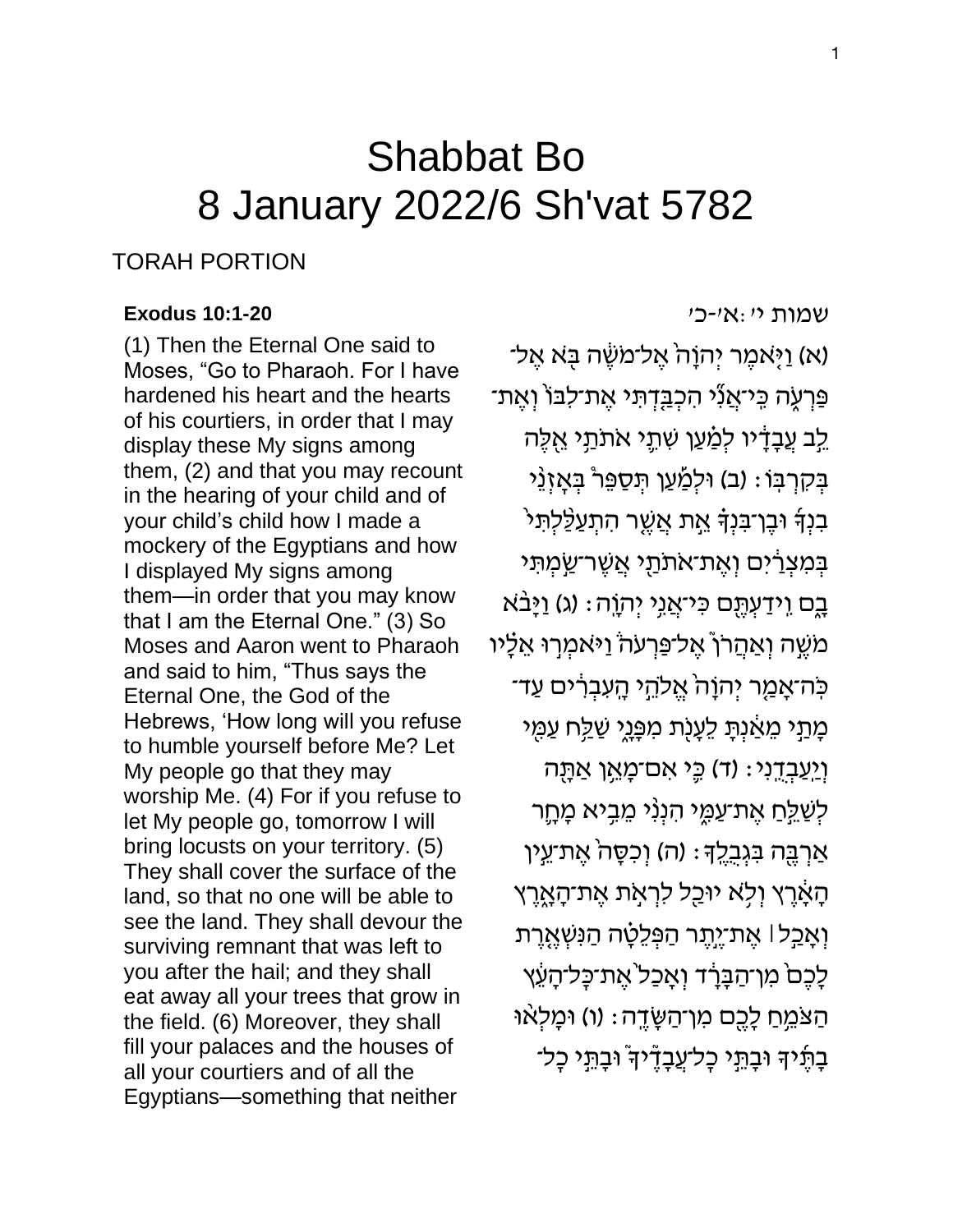your fathers nor fathers' fathers have seen from the day they appeared on earth to this day.'" With that he turned and left Pharaoh's presence. (7) Pharaoh's courtiers said to him, "How long shall this one be a snare to us? Let the men go to worship the Eternal One their God! Are you not yet aware that Egypt is lost?" (8) So Moses and Aaron were brought back to Pharaoh and he said to them, "Go, worship the Eternal One your God! Who are the ones to go?" (9) Moses replied, "We will all go, young and old: we will go with our sons and daughters, our flocks and herds; for we must observe the Eternal One's festival." (10) But he said to them, "The Eternal One be with you—the same as I mean to let your children go with you! Clearly, you are bent on mischief. (11) No! You menfolk go and worship the Eternal One, since that is what you want." And they were expelled from Pharaoh's presence. (12) Then the Eternal One said to Moses, "Hold out your arm over the land of Egypt for the locusts, that they may come upon the land of Egypt and eat up all the grasses in the land, whatever the hail has left." (13) So Moses held out his rod over the land of Egypt, and the Eternal One drove an east wind over the land all that day and all night; and when morning came, the east wind had brought the locusts. (14) Locusts invaded all

ֹמִצְרַיִּם אֲשֶׁר לְאֹ־רָאָוּ אֲבֹתֶיךּ וַאֲבָוֹת אֲבֹתֶׁיךָּ מִיּּוֹם הֱיוֹתָם עַל־ ֿהָאֲדָמָה עַד הַיָּוֹם הַיֶּה וַיִּפֶן וַיֵּצֵא ּמֵעֶם פַּרְעָׂה: (ז) וַיּאמְרוּ עַבְדֵי פַרְעֹה אַלָּיו עַד־מָתַי<sup>י</sup> יִהְיֶּה זֶה לָנוּ לְמוֹקֵשׁ שַׁלַּחׂ אֶת־הָאֲנָשִׁים וְ<u>יַעַבְדָ</u>וּ אֶת־יְהוָה אֱלֹהֵיהֶם הֲטֶרֶם תֵּדַע כִּי אָבְדֶה ֹמִצְרָיִם: (ח) וַיּוּשַׁב אֶת־מֹשֶׁה וְאֶת־ אַהֲרֹן**´ אֶל־פַּרְעָׂה וַי**ָּאמֶר אֲלֵהֶם לְכָוּ עִבְדָוּ אֶת־יְהְוָה אֱלֹהֵיכֶם מֵ*י*ּ וָמֶי ֿהַהֹלְכֵים: (ט) וַיְּאמֶר מֹשֶׂה בִּנְעָרֵינוּ ּוּבִזְקֵגֵינוּ גֵלֱךְ בְּבָנֵינוּ וּבִבְנוֹתֵנוּ בְּצֹאנֵנוּ וּבִבְקָרֵׂנוּ נֵלֵדְ כִּי חַג־יְהוָה ֹלְנוּ: (י) וַיְּאמֶר אֲלֵהֶ֫ם יְהָ֫י בֵן יְהוָהֹ ֹעִמָּבֶֶׁ֫ם כַּאֲשֶׁר אֲשַׁלַַּח אֶתְכֶֻם וְאֶת־ ֿטַפְּכֶם רְאֹוּ כִּי רָעָה גֶנֶד פְּנֵיכֶם: (יא) ֿלְא כֵּ֫ן לְכִוּ־נָא הַגְּבָרִים וְעִבְדָוּ אֶת־ יְהוָׂה כִּי אֹתֶהּ אַתֶּם מְבַקְשֵׁים **וַיְגֲרֵשׁ אֹתֶׂם מֵאֶת פְּנֵי** פַרְעָה $\{\,\mathtt{v}\,\}$ יב) (יב) אַמֶּר יְהוָׂה  $\{\,\mathtt{v}\}$ אֶל־מֹשֶּׂה נְטֵ׳ה יָדְךָ עַל־אֶרֶץ מִצְרַ<sup>י</sup>ִּם בְּאַרְבֶּה וְ<u>יַעַ</u>ל עַל־אֶרֶץ מִצְרָיֶם וְיֹאכַל<sup>י</sup> ּאֶת־כָּל־עֵשֶׁב הָאָרֶץ אֶת כְּל־אֲשֶר ֿהִשְׁאָיר הַבָּרֵד: (יג) וַיֶּּט מֹשֱה אֱת־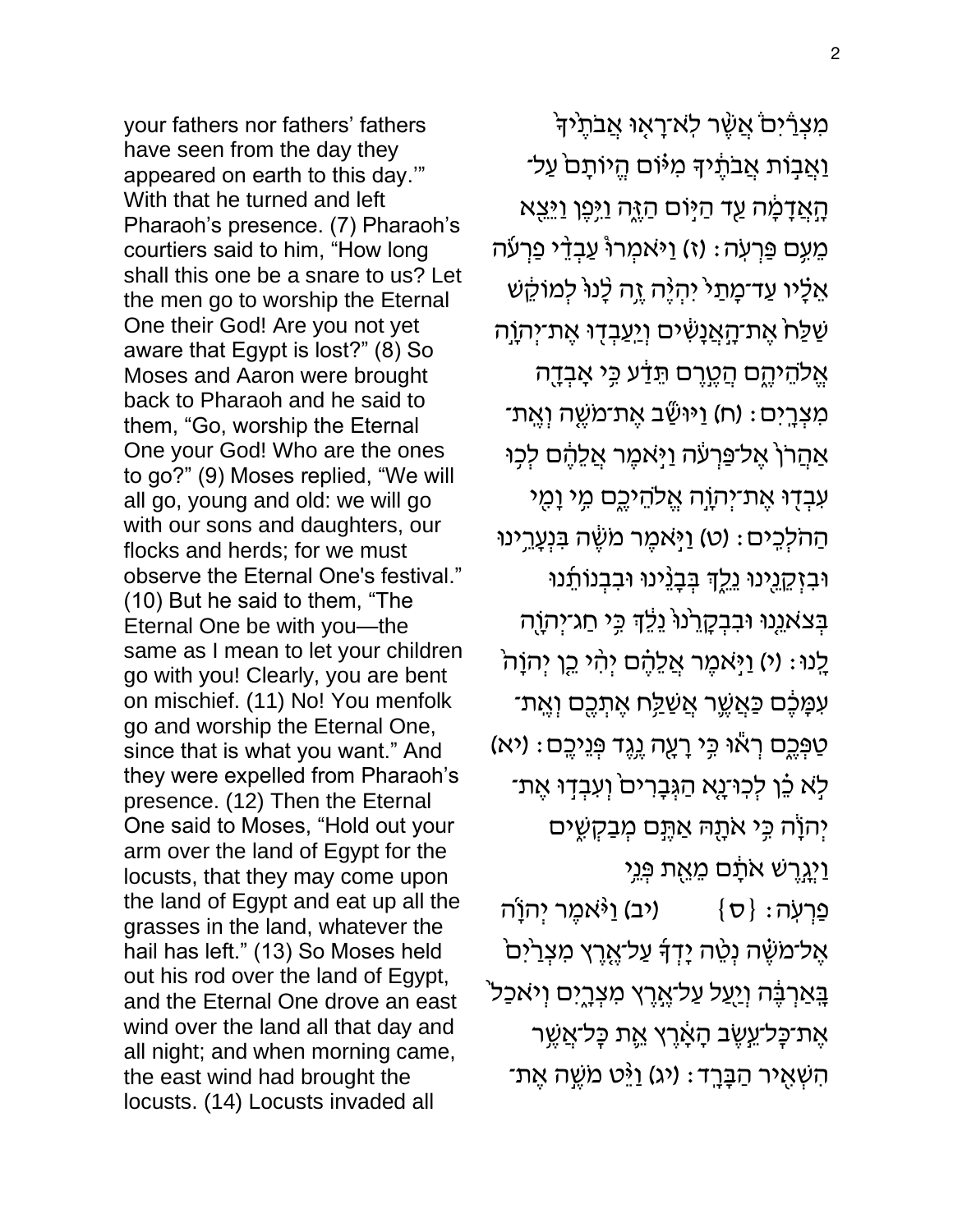the land of Egypt and settled within all the territory of Egypt in a thick mass; never before had there been so many, nor will there ever be so many again. (15) They hid all the land from view, and the land was darkened; and they ate up all the grasses of the field and all the fruit of the trees which the hail had left, so that nothing green was left, of tree or grass of the field, in all the land of Egypt. (16) Pharaoh hurriedly summoned Moses and Aaron and said, "I stand guilty before the Eternal One your God and before you. (17) Forgive my offense just this once, and plead with the LORD your God that He but remove this death from me." (18) So he left Pharaoh's presence and pleaded with the Eternal One. (19) The Eternal One caused a shift to a very strong west wind, which lifted the locusts and hurled them into the Sea of Reeds; not a single locust remained in all the territory of Egypt. (20) But the Eternal One stiffened Pharaoh's heart, and he would not let the Israelites go.

מַמֵּ֫הוּ עַל־אֱרֶץ מִצְרַ֫יִם וַיִּהוָׂה נִהָג רִוּחַ־קָדִיםׂ בָּאָׂרֶץ כְּל־הַיָּוֹם הַהָוּא וְכָל־הַלֵּיְלָה הַבְּקֶר הָיָ֫ה וְרוּחַ ֿהַקָּדִים נָשֶׂא אֶת־הָאַרְבֶּה: (יד) ו<u>ַי</u>ּעַל ֿהָאַרְבֶּ֫ה עֲל כְּל־אֶרֶץ מִצְרַ֫יִּם וַיְ<sub>ּ</sub>ָּנַח בְּכָל גְּבִוּל מִצְרֶיִם כָּבֵד מְאֹד לְפָנָֿיו ֿלֹא־הָ֫יָה כֵּן אַרְבֶּה ּבְּמֹהוּ וְאַחֲרֶיו לָא ַיִּהְיֶה־כֵּן: (טו) וַיְכַָּׂס אֶת־עֵין כָּל־ ֿהָאָ֫רֶץ ֿוַתֶּחְשַׁךָּ הָאָ֫רֶץ וַ•ֿאכַל אֶת־כָּל־ עֵשֶׁב הָאָ֫רֶץ וְאֵת כְּל־פְּרֵי הָעֵׁץ אֲשֶׁר ֿהוֹתָיר הַבָּרֶד וְלֹא־נוֹתַר כָּל־יֶרֶק בָּעֱץ ּוּבְעֵשֶׂב הַשָּׂדֶה בְּכָל־אֶרֶץ מִצְרָיִם : ֿ(טז) וַיְמַחֵר פַּרְעֹה לִקְרָא לְמֹשֶׁה וִּלְאַהֲלֶן וַ<sup>גָּ</sup>אֹמֶר חָטֳָאתִי לַיֹּהוָה אֱלְהֵיכֶם וְלָכֶם: (יז) וְעַתָּה שָׂא נָא ּחַטָּאתִל אַדְּ הַפַּׁעַם וְהַעְתָּירוּ לַיהוָה אֱלֹהֵיכֶם וְיָסֵר<sup>י</sup> מֵעָלַי רַק אֶת־הַמֶּוֶת ֿהַ $\gamma$ ָה׃ (יח) וַ $\gamma$ ֵצָא מֵעְם פַּרְעֶׂה וַיֶּעְתַּר ּאֱלֹיִהְוֶה: (יט) <u>וַיַּהֲ</u>פֵּ֫דְּ יְהוָה רְוּחַ־יָם<sup>ּי</sup> ֹתָזֶק מְאֹד וַיִּשָּׂא אֶת־הָאַרְבֶּה ַוַיִּתְקָעֵהוּ יָמָ֣ה סֶוּף לָא נִשְׁאַר ּאַרְבֶּה אֶחָד בְּכָל גְּבָוּל מִצְרֵיִם: (כ) וַיְחַיָּק יִּהְוֶ֫ה אֵת־לֵב פַּרְעָׂה וִלְא שִׁלַּח אֵת־  $\{e\}$  : בְּנֵי יִשְׂרָאֱל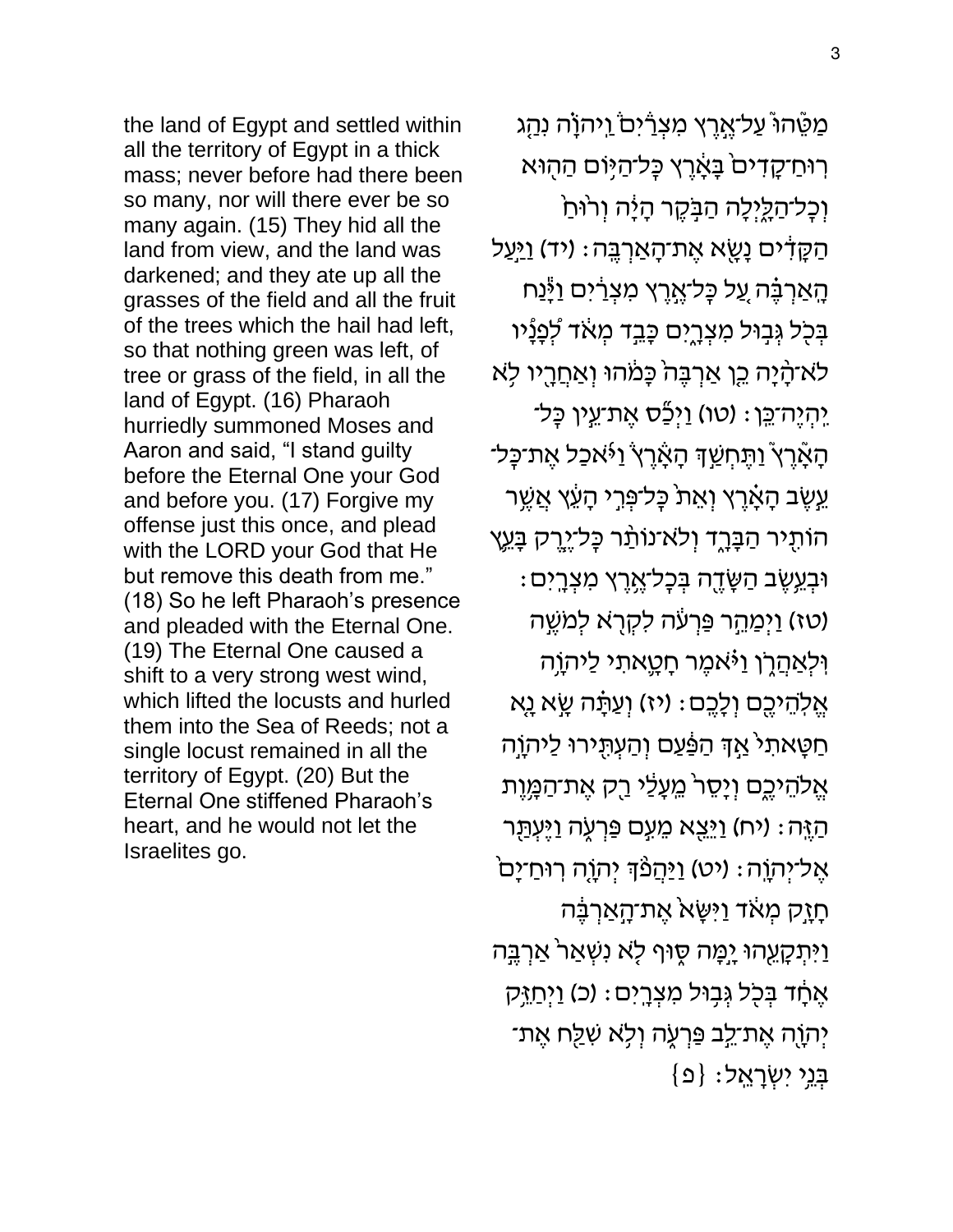## HAFTARAH PORTION

#### **[Jeremiah 46:13-28](https://www.sefaria.org/Jeremiah.46.13-28)**

(13) The word which the Eternal One spoke to the prophet Jeremiah about the coming of King Nebuchadrezzar of Babylon to attack the land of Egypt: (14) Declare in Egypt, proclaim in Migdol, Proclaim in Noph and Tahpanhes! Say: Take your posts and stand ready, For the sword has devoured all around you! (15) Why are your stalwarts swept away? They did not stand firm, For the Eternal One thrust them down; (16) He made many stumble, They fell over one another. They said: "Up! let us return to our people, To the land of our birth,

Because of the deadly sword." (17) There they called Pharaoh king of Egypt:

"Braggart who let the hour go by."-b

(18) As I live—declares the King, Whose name is LORD of Hosts—

As surely as Tabor is among the

ירמיהו מ״ו :י״ג-כ״ח (יג) הַדָּבָרֹ אֲשֱר דָּבֵּ֑ר יְהוָׂה אֱל־ יִרְמְיָהוּ הַנָּבְיא לָבֹוֹא נְבִוּכַדְרֶאצַר<sup>י</sup> מֶלֶדְ בָּבֶל לְהַכָּוֹת ּאֶת־אֱרֶץ מִצְרֵיִּם: (יד) הַגְּידוּ בְמִצְרַיִּםׂ וְהַשְׁמִיעִוּ בְמִגְדֹוֹל וְהַשְׁמִ*י*עוּ בְנָף וּבְתַחְפַּנְחֵס אִמְרוּ ֹהִתְיַצֵּב ׁוְהָכֵן לָׂדְ כְּיֹאָכְלֶה חֶרֵב ּסְבִיבֵיִדּ: (טו) מַדְּוּעַ נִסְחַף ָאַבִּירֵיִךָּ לְאַ עָמַד כְּי יִהְוֶה הֲדָפוֹ טז) הרְבָּה כּוֹשֵׂל <u>גַּ</u>ם־נָפַֿל אָישׁ) ּאֱל־רֵעֵ֫הוּ וַיְּאמְרוּ קָוּמָה | וְנָשֵ֥בָה אֱל־עַמֶּנוּ וְאֱל־אֶרֶץ מוֹלַדְתֵּנוּ מִפְּנֵי חֶוֶרָב הַיּוֹנֵה: (יז) קָרְאָוּ ֿשֶׁם פַּרְעָה מֶלֶד<sup>ָ-</sup>מִצְרַ<sup>י</sup>ִּם שָׁאוֹן ֿהֶעֱבָיר הַמּוֹעֵד: (יח) חַי־אָנִי ֿנְאָם־הַמֶּ֫לֶֽךְ יְהוָה צְבָאָוֹת שְׁמֶוֹ ְּכֵי כְּתָבְוֹר בֶּהָרִים וּכְכַרְמֶל בַ*י*ָּם ַיָּבִוֹא: (יט) כְּלֵי גוֹלָה עֲשֶׂי לָיִ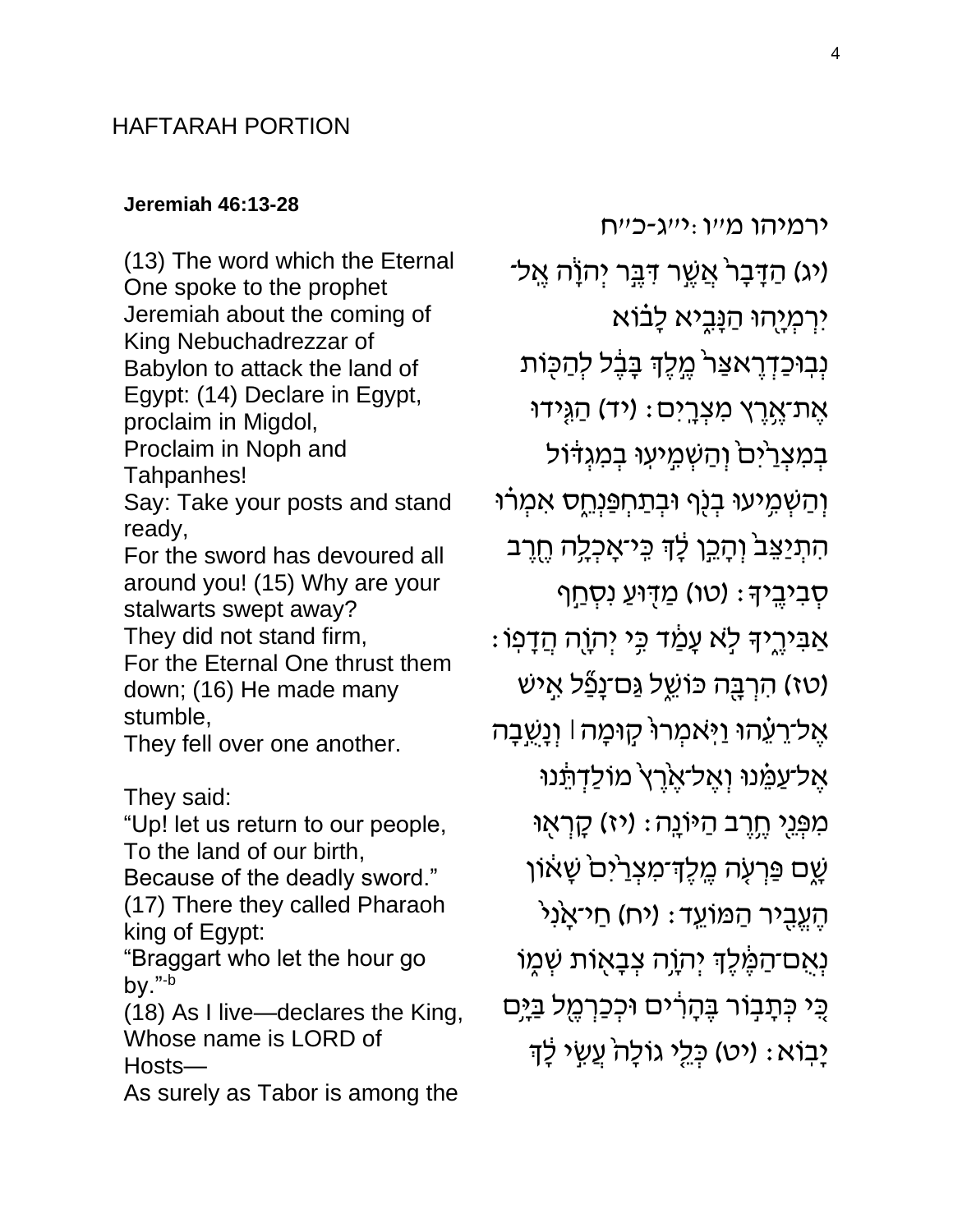So shall this come to pass. $b$  (19) Equip yourself for exile, Fair Egypt, you who dwell secure! For Noph shall become a waste, Desolate, without inhabitants. (20) Egypt is a handsome heifer— A gadfly from the north is coming, coming!<sup>-d</sup> (21) The mercenaries, too, in her midst Are like stall-fed calves; They too shall turn tail,

And Carmel is by the sea,

mountains

Flee as one, and make no stand. Their day of disaster is upon them,

The hour of their doom. (22) She shall rustle away like a snake<sup>-b</sup> As they come marching in force; They shall come against her with axes,

Like hewers of wood. (23) They shall cut down her forest

—declares the Eternal One — Though it cannot be measured; For they are more numerous than locusts,

And cannot be counted. (24) Fair Egypt shall be shamed, Handed over to the people of the north.

(25) The LORD of Hosts, the God of Israel, has said: I will inflict punishment on Amon of No and on Pharaoh—on Egypt,

ֿיוֹשֶׁבֶת בַּת־מִצְרֶיִם כִּי־נוִי לְשַׁמֲה ְּתִהְיֶ**֫ה וְנִצְ**תָָה מֵאֵין יוֹשֵׁב: {ס} (כ) עֵגְלֶה יִפֵה־ ּפְיָה מִצְרֶיִם קֶרֶץ מִצְּפָוֹן בָּא בָא: (כא) גַּם־שְׂכִרֶיהָ בְקִרְבָּהֹּ ּכְּעֶגְלֵי מַרְבֵּק כִּיֹּגַם־הֵמָּה הִפְנֶוּ נָסוּ יַחְדָיו לִא עָמֳדוּ כִּי יָוֹם : אֵידֶם בָּא עֲלֵיהֶם <u>ע</u>ִת פְּקֻדָּתָם (כב) קוֹלֶהּ כַּנָּחָשׁ יֵלֶךְ כֵּי־בְחַיִל יֵלֵכוּ וּבְקַרְדָּמוֹת בְּאוּ לָה כְּחֹטְבֵי ּעֵצִים: (כג) כָּרְתָוּ יַעְרָה<sup>י</sup> נְאָם־ יְהוָׂה כָּי לָא יֵחָקֶר כָּי רַבּוּ ֹמְאַרְבֶּ֫ה וְאֵין לָהֶם מִסְפֵּר: (כד) ֿהֹבָישָׁה בַּת־מִצְרֶיִם נִתְּנֻה בְּיַד ּעַם־צָפִוּן : (כֹה) אָמַר יְהוָׂה צְבָאוֹת אֱלֹהֵי יִשְׂרָאֵ֫ל הִנְנִי פוֹקֵד ּ אֶל־אָמְוֹן מִנֹּא וְעַל־פַּרְעֹהֹ וְעַל־ מִצְרַיִּם וְעַל־אֱלֹהֶיהָ וְעַל־מְלָכֶיהָ וְעַ*ּל־פַּרְעֹׁה וְעַל הַבּטְחָים בִּו*ֹ: (כו*ֹ)* וּנְתַתָּ֫ים בְּיַד<sup>י</sup> מְבַקְשֵׁי נַפְשָׂם וּבְיַדִ ַנְבוּכַדְרֶא<u>צ</u>ְר מֶלֶדְ־בָּבֶל וּבְיַד־